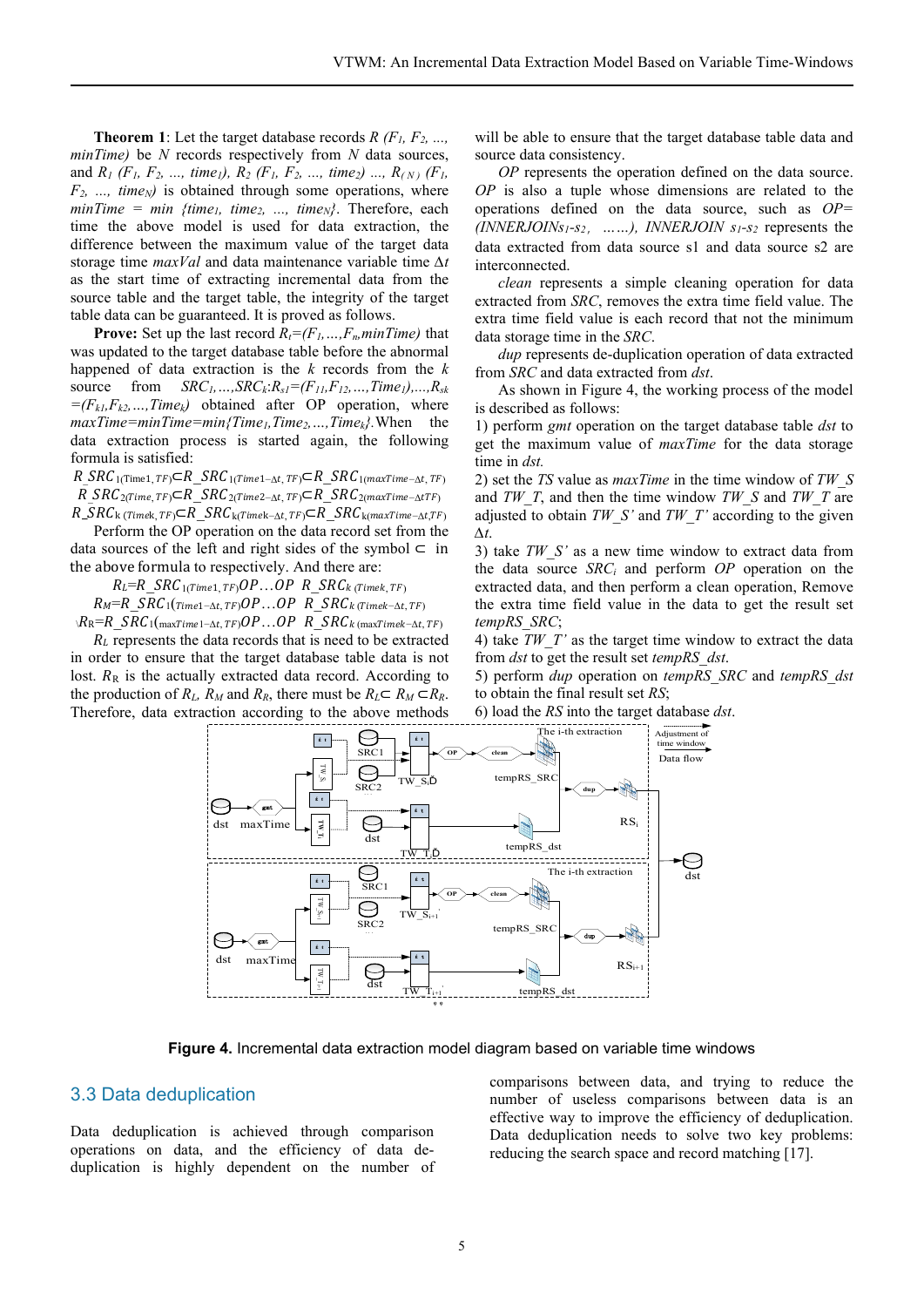The general improvement model de-duplication the data by comparing the new change data and the entire target table data one by one. This approach is inefficient and there are two main reasons:

Firstly, there is a large proportion of ineffective comparison operations. Secondly, the efficiency of data matching is too low. In general, the earlier the storage of data, the less likely to change in the future. Based on the above assumptions, we filter data of the target table according to the time of entry of data into the database. We only select the data from the target database for a period of time before the occurrence of abnormal data rather than the entire target table data to compare with the new data to narrow the search space. It can significantly reduce the number of comparisons between data.

## **4. Implementation**

From the definition of VTWM, we can see that the table structure of time table described in 3.1 cannot meet the requirements of the new model. Therefore, this paper redesigns the middle table and the name is CDC\_TIME. The table structure is shown in Table 1. *TS\_S* and *TF* constitute a source time window *TW\_S*. *TS\_T* and *TF* constitute a target time window *TW\_T*. And *pre\_time* represents the data maintenance lead time *Δt* and will not change once determined.

Table 1. Structure of CDC\_TIME table

| Field      | Type        | Explain                                                                  |
|------------|-------------|--------------------------------------------------------------------------|
| table name | varchar(30) | Primary key, the target table name for the<br>current record maintenance |
| TS S       | datetime    | The source system extracts the start time<br>of the record               |
| TS T       | datetime    | The start time of the target database<br>extraction of records           |
| TF         | datetime    | The current time of the system when the<br>extraction process is started |
| pre time   | long        | Data maintenance pre - time, unit:<br>Second                             |

The key for VTWM implementation is the maintenance of the time window. The maintenance algorithm for CDC\_TIME table is shown in Algorithm 2.

Algorithm 2 Update algorithm for CDC\_TIME table Input: Record<TF, TS\_S, TS\_T, TABLE>, Timestamps information used to extract data from the source to the target table

Output: Record'<TF, TS\_S, TS\_T, TABLE>,Updated Record

1. begin

2. if (Record equals null) then

3. TS S:=1970-01-01 12:00:00;

4. TS\_T:=sysDate;//system current time

5. end if

6. TF:=sysDate;

7. start Job until finished ;//job: extraction of incremental data

8. maxVal:=getMaxTime(TABLE);//the maximum value of the attribute column of the data update time from the target database table

9. TS S:=maxVal-pre\_time;

10. TS T:=maxVal-pre\_time;

11. update Record;

12. return Record;

13.end



#### **Figure 5.** Processing flow of the update algorithm for CDC\_Time table

For the first time extraction, all the data of all data sources needed to be extracted. Therefore, *TS\_S* needed to be set as an earlier time for the first extraction. In this study, the initial value of *TS\_T* was taken from 1970-01- 01 12:00:00. In addition, the target database table was empty for first time extraction, so set the value of *TS\_T* was the current system time. Except the first extraction, the value of *TS\_S* and *TS\_T* of each extracted data were the difference between the maximum value, *maxVal*, of the time of putting data into current target database table and the data maintenance lead time.

#### **5. Experiment and Analysis**

The traditional time-stamped incremental data capture model is deficient in reliability, which is improved accordingly in this paper. In order to verify the effectiveness of the design, this paper analyzes and compares the process shown in Figure 1 in terms of reliability and data extraction efficiency.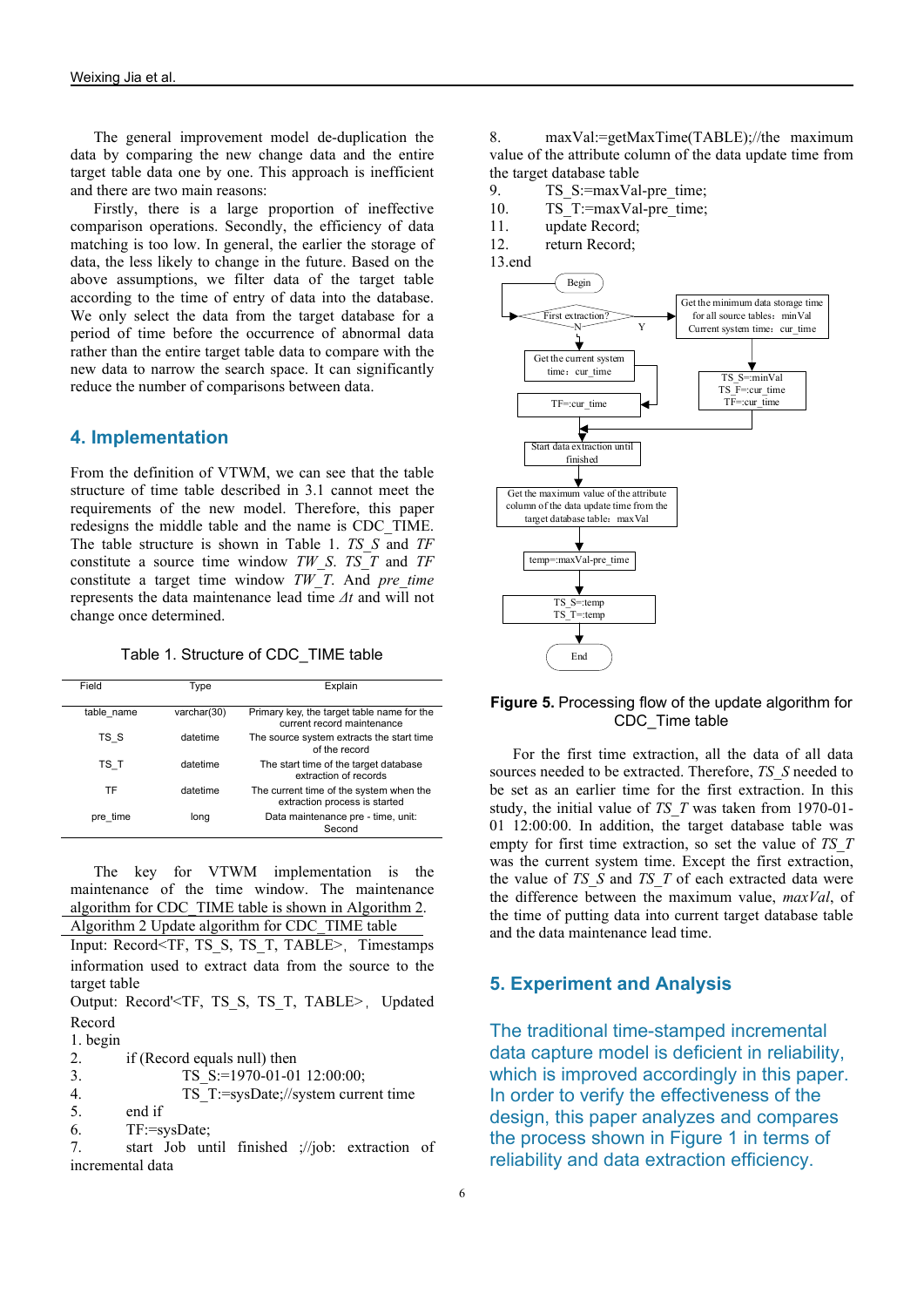# 5.1 Experimental environment

This experiment was carried out in a 64-bit windows system. System version was windows 10 Professional Edition, and CPU was Intel i5-2400, quad-core, clocked at 3.10GHz. The memory was 4GB and the mechanical hard drive was 1TB.CPU, memory and hard disk free load were about 24%, 45% and 27% respectively. The source of the load was mainly generated by the operation of the system basic software. The database environment used in this experiment was Oracle11gRelease2 Standalone.

## 5.2 Comparison and analysis of reliability

In this experiment, we compared the data extraction of the Traditional Model, the General Improvement Model and VTWM. This experiment compared the three models from the exception of memory overflow and abnormal database connection. Table 2 is a comparison of the reliability of three models in the case of a memory overflow exception in the extraction process of 19880536 records in the A view. Table 3 is the reliability comparison of three models in the case of database connection exception in the data extraction process. The number of records to be extracted reduced to 3 million for avoiding the impact of memory overflow on the experimental results. Due to the amount of data to be extracted is small and there are very few anomalies in the extraction process. Therefore, the database connection abnormality is created by pulling out the network cable in the actual data extraction process.

#### Table 2. Reliability comparison under exception of out of memory

| First    | Number<br>of | Target table | Extraction     |
|----------|--------------|--------------|----------------|
| Abnormal | Exceptions   | data volume  | results        |
| 7517000  | $\infty$     | 7517000      | fail           |
|          |              |              |                |
| 7528000  | $\infty$     | 7528000      | fail           |
|          |              |              |                |
| 7539000  | 2            | 19880536     | <b>SUCCESS</b> |
|          |              |              |                |
|          |              | Time         |                |

Table 3. Reliability comparison under the exception of database connection

| Model         | First<br>Time | Number<br>of | Target        | Extraction     |
|---------------|---------------|--------------|---------------|----------------|
|               | Abnormal      | Exceptions   | table<br>data | results        |
| traditional   | 1506000       | $\infty$     | 1506000       | fail           |
| model         |               |              |               |                |
| General       | 1428091       | 1            | 3000000       | <b>SUCCESS</b> |
| model         |               |              |               |                |
| Model of this | 1490000       | 1            | 3000000       | <b>SUCCESS</b> |
| paper         |               |              |               |                |

In Table 2, the traditional model and the general improvement model cannot continue to extract data when a memory overflow exception occurs in the data extraction process. However, after the improved memory overflow exception in the data extraction process of the VTWM, the data extraction workflow can be started again to extract the data. In Table 3, the traditional model cannot continue to extract data after database connection anomaly occurs in the data extraction process. In the general improvement model and the VTWM, the data extraction process can be restarted after the database connection exception occurs. But the general improvement model takes a long time. Combining the above two points, the VTWM in this study is better than other two models in the case of anomaly.

## 5.3 Comparison and analysis of time performance

In order to further verify the performance of incremental timestamp-based data extraction model of variable window, this study compared the model in the data extraction time performance with the Traditional Model and the general improvement model. This model was based on reliability, so this experiment mainly compared the extraction efficiency of the three models in the process of data extraction in the case of abnormal circumstances. The experiment was carried out in two times. The first fixed target table data was 1 million and followed by an increase of the amount of source data. The second fixed source data was 1 million and followed by increasing the target table data volume. Due to the probability of abnormalities in the data extraction process was relatively small in reality, so this experiment used manual interference to create abnormalities. Two comparative experiments were performed abnormalities when the data amount of the target table and the source table were extracted to 450 thousand. The model that extracted data unsuccessfully due to abnormalities, the statistical time were calculated with the maximum. The comparison results were shown in Figure 6 and Figure 7.





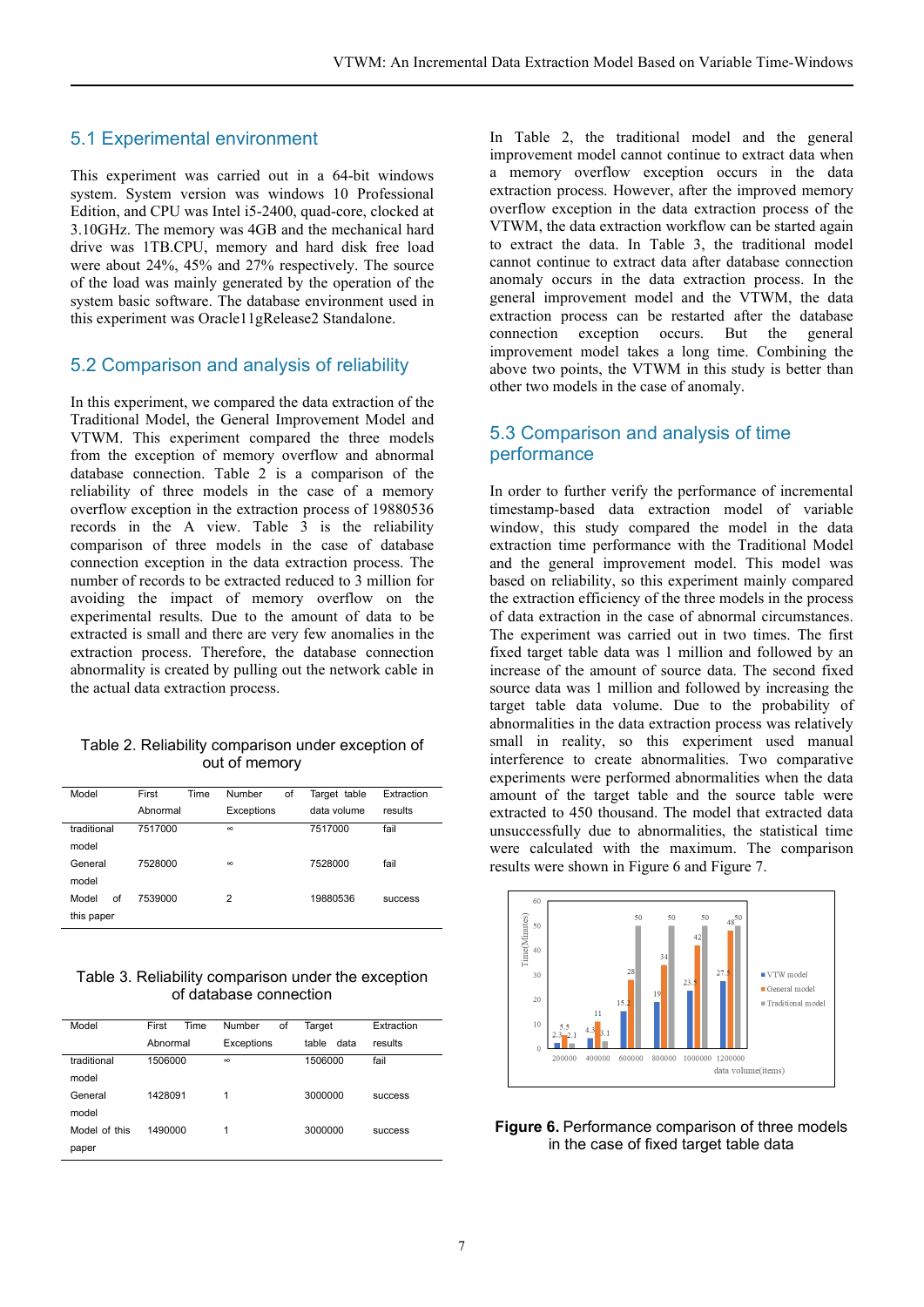

#### **Figure 7.** Performance comparison of three models in the case of fixed source table data

It can be seen from the comparative data in Figure 6 and Figure 7 that, although the extraction efficiency of the VTWM is lower than the traditional model if no abnormality occurs in the extraction process, the traditional model cannot continue to extract data when an abnormality occurs, while the general improvement model and the VTWM can continue to extract data and the efficiency of the VTWM is nearly doubled compared with the general improvement model. Comparing the extraction efficiency of the traditional model and the general improvement model, it is found that the main reason for the reduction of data extraction efficiency is the de-duplication operation. The VTWM is optimized on the basis of the general improvement model, and the amount of data comparison is reduced, thus improving the data extraction efficiency to a certain extent; meanwhile, as can be seen from the data in Figure 7, the VTWM avoids the problem that the extraction efficiency of the general improvement model gradually decreases as the amount of data in the target table increases.

#### **6. Conclusion**

In this paper, we propose VTWM, an incremental data extraction model based on variable time-windows. We study the problems occurred in the incremental data capture method based on timestamp change, and optimize the incremental timestamp-based data extraction method. Although, without anomalies, there are still gaps in the improvements of VTWM proposed in this paper when compared to the traditional extraction model, VTWM reduces the impact of anomalies on data extraction and improves the reliability of the incremental timestampbased data capture method, and also takes into account the efficiency of data extraction under the premise of ensuring reliability.

The data maintenance variable time in VTWM proposed in this paper needs to be manually set currently, and there is no uniform standard for setting the value size. The size of the value has a certain impact on the efficiency of data extraction. This study hopes to make a personalized setting based on the frequency of change of the source table data in the future studies, and minimize the effect of this value on data extraction efficiency.

#### **References**

- [1] Mis Minakshi.HC Sharma. Near Real-Time Data Warehousing Using State-of-the-Art ETL Tools [J]. International Journal of Research (IJR) Vol-1, Issue-10 November 2014.
- [2] SHU Qi. The Research on Optimization of ETL Process and Incremental Data Extraction [D]. Hunan University,2011.
- [3] Jorg T, Desloch S. Towards generating ETL processes for incremental loading[C]. International Database Engineering and Applications Symposium, 2008: 101-110.
- [4] Mekterovic I, Brkic L. Delta view generation for incremental loading of large dimensions in a data warehouse[C]. international convention on information and communication technology electronics and microelectronics, 2015: 1417-1422.
- [5] Jia Yankai. Research and Design on Data Extraction in Multiple Data Sources [D]. Harbin Engineering University,2013.
- [6] Wen Lu. Design and Implementation of Incremental Data Extractor based on Sector Inquiry[D]. Hebei University of Science and Technology,2015.
- [7] XU Fuliang , ZHOU Zude.Research on Change-Data-Capture Technology[J]. Journal of WUT(Information & Management Engineering),2009, 05:740-743.
- [8] DAI Hao,YANG Bo.Researches on mechanics of incremental data extraction in ETL[J].Computer Engineering and Design, 2009,(23):5552-5555.
- [9] WANG Yu-biao, RAO Xi-ru, HE Pan.Incremental database synchronization update mechanism under heterogeneous environment [J].Computer Engineering and Design,2011,03: 948-951.
- [10] YANG Le. Design and Implementation of Real-time data extraction Mechanism in data warehousing [D]. Beijing University of Posts and Telecommuni- cations,2007.
- [11] [TAN Guang-wei,WU Tong. Study on Method of Data Warehouse Real-time Data Updating Based on Mechanism of CDC [J].Computer Science, 2015, 42(s1).
- [12] ZOU Xian-xia, JIA Wei-jia,PAN Jiu-hui. Research of Log-based Change Data Capture [J]. Journal of Chinese Computer Systems, 2012, 33(3):531-536.
- [13] MattCasters, RolandBouman, JosvanDongen,etl. Pentaho Kettle Solutions: Building Open Source ETL Solutions with Pentaho Data Integration [M]. Publishing House of Electronics Industry, 2014.
- [14] CUI You-wen, ZHOU jin-hai. Research on Data Integration Based on KETTLE [J]. Computer Technology and Development,2015,(04):153-157.
- [15] LIU Xueqiong,WU Gang,DENG Houping.Data deduplication in Web information integration[J]. Journal of Computer Applications,2013, (09):2493-2496.
- [16] Ari Wibisono,Wisnu Jatmiko,Hanief Arief Wisesa,Benny Hardjono,Petrus Mursanto. Traffic big data prediction and visualization using Fast Incremental Model Trees-Drift Detection (FIMT-DD)[J]. Knowledge-Based Systems,2016,93.
- [17] Annie Anak Joseph,Takaomi Tokumoto,Seiichi Ozawa. Online feature extraction based on accelerated kernel principal component analysis for data stream[J]. Evolving Systems,2016,7(1).